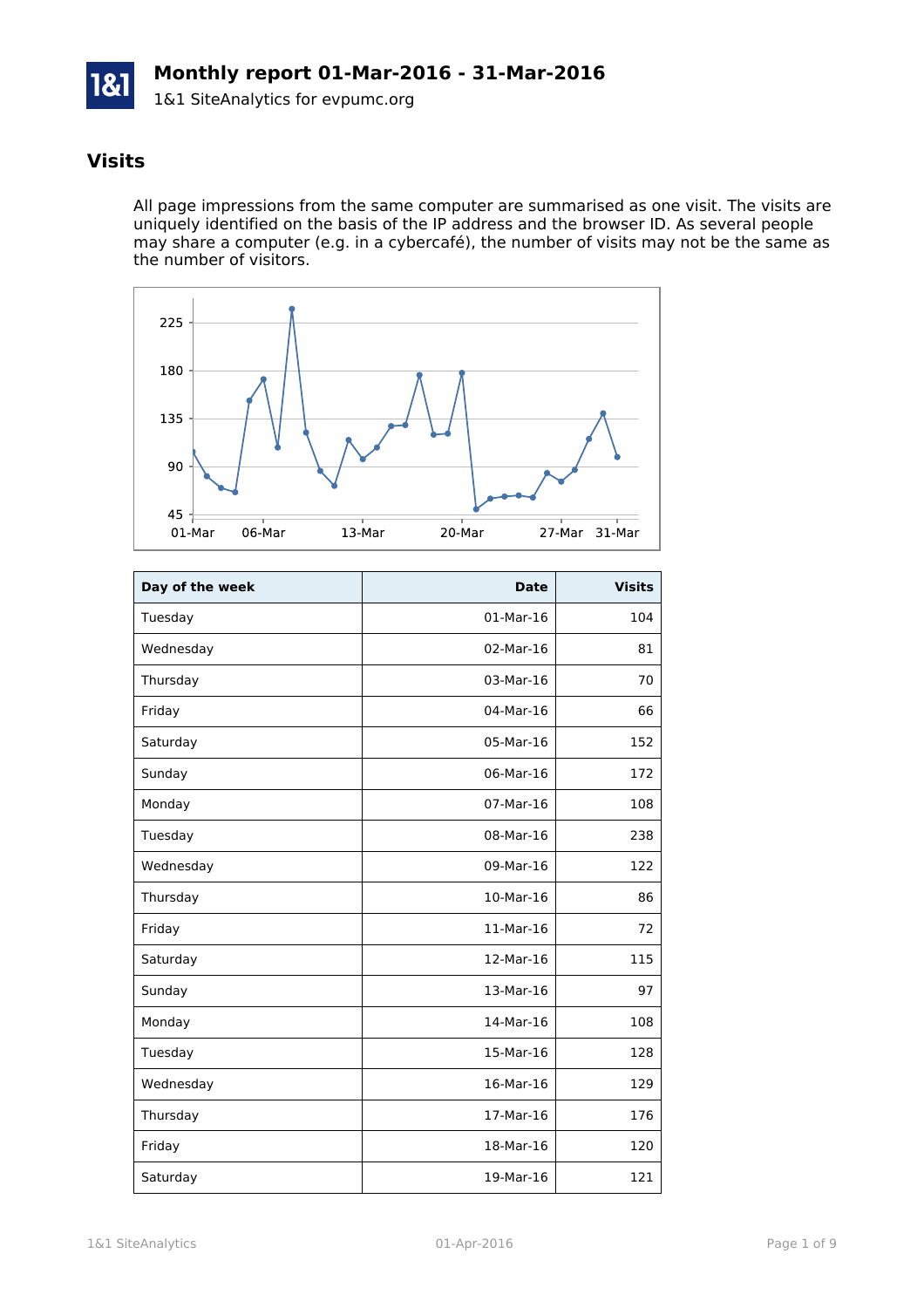| Day of the week | <b>Date</b>     | <b>Visits</b> |
|-----------------|-----------------|---------------|
| Sunday          | 20-Mar-16       | 178           |
| Monday          | 21-Mar-16       | 50            |
| Tuesday         | 22-Mar-16       | 60            |
| Wednesday       | 23-Mar-16       | 62            |
| Thursday        | 24-Mar-16       | 63            |
| Friday          | 25-Mar-16       | 61            |
| Saturday        | 26-Mar-16       | 84            |
| Sunday          | 27-Mar-16       | 76            |
| Monday          | 28-Mar-16       | 87            |
| Tuesday         | 29-Mar-16       | 116           |
| Wednesday       | 30-Mar-16       | 140           |
| Thursday        | 31-Mar-16       | 99            |
|                 | <b>Total</b>    | 3,341         |
|                 | <b>Averages</b> | 108           |

### **Search engines**

Using this analysis, you can identify the search engines used by your visitors. You can also see how many visitors reach your pages via the respective search engines.



| <b>Search engines</b> | <b>Visits</b> | %        |
|-----------------------|---------------|----------|
| www.google.com        |               | 66.67 %  |
| www.google.co.in      |               | 33.33 %  |
| Total                 |               | 100.00 % |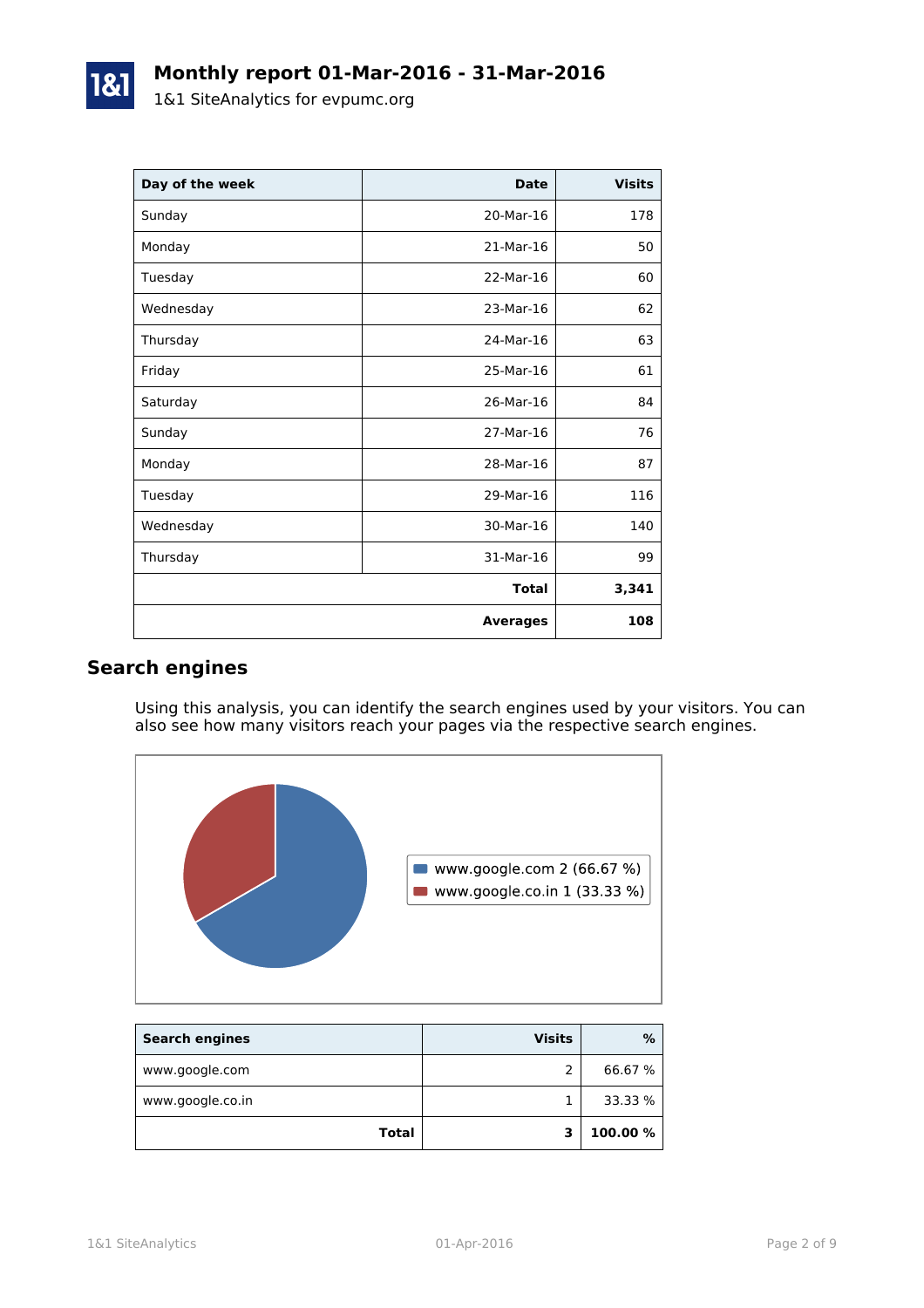

#### **Search terms**

The table shows the search terms by means of which your website was found most frequently. Every row contains a search term. For example, if somebody found your website by means of the phrase "repair car", both "repair" and "car" will be displayed as independent terms in the table.

| <b>Search terms</b> | <b>Visits</b> | %       |
|---------------------|---------------|---------|
| $12 - 15$           |               | 33.33 % |
| john                |               | 33.33 % |
| sermon              |               | 33.33 % |
| <b>Total</b>        | з             | 100.00% |

#### **Most frequently accessed pages**

You can see the most frequently accessed pages. Only fully loaded pages are counted. Individual page elements, such as images or other elements, are not counted individually. This includes all files with the extensions .png, .jpg, jpeg, .gif, .swf, .css, .class, and .js.

| <b>Most frequently accessed pages</b>                          | <b>Page impressions</b> | $\%$    |
|----------------------------------------------------------------|-------------------------|---------|
| /Default.htm                                                   | 808                     | 13.75 % |
| /Sermons.htm                                                   | 101                     | 1.72 %  |
| /St Johns.htm                                                  | 95                      | 1.62 %  |
| /Elim.htm                                                      | 89                      | 1.51 %  |
| /NewsLetterIdx.htm                                             | 84                      | 1.43 %  |
| /Stats.htm                                                     | 84                      | 1.43%   |
| /M-Statement.htm                                               | 77                      | 1.31%   |
| /Believe.htm                                                   | 74                      | 1.26 %  |
| /web links.htm                                                 | 74                      | 1.26%   |
| /Announce.htm                                                  | 72                      | 1.22 %  |
| /Calendar.htm                                                  | 71                      | 1.21 %  |
| /Worship.htm                                                   | 60                      | 1.02 %  |
| /NewsLtrs/Church Newsletter July 2015.pdf                      | 54                      | 0.92%   |
| /CalendarOld.htm                                               | 45                      | 0.77%   |
| /Announce files/Church Announcements Fe<br>bruary 28, 2016.pdf | 42                      | 0.71%   |
| /NewsLtrs/Church Newsletter December 2<br>013.pdf              | 42                      | 0.71%   |
| /NewsLtrs/Church Newsletter March 2015.<br>pdf                 | 40                      | 0.68%   |
| /Elim M-Statement.htm                                          | 38                      | 0.65%   |
| /NewsLtrs/Church Newsletter April 2015.p<br>df                 | 37                      | 0.63%   |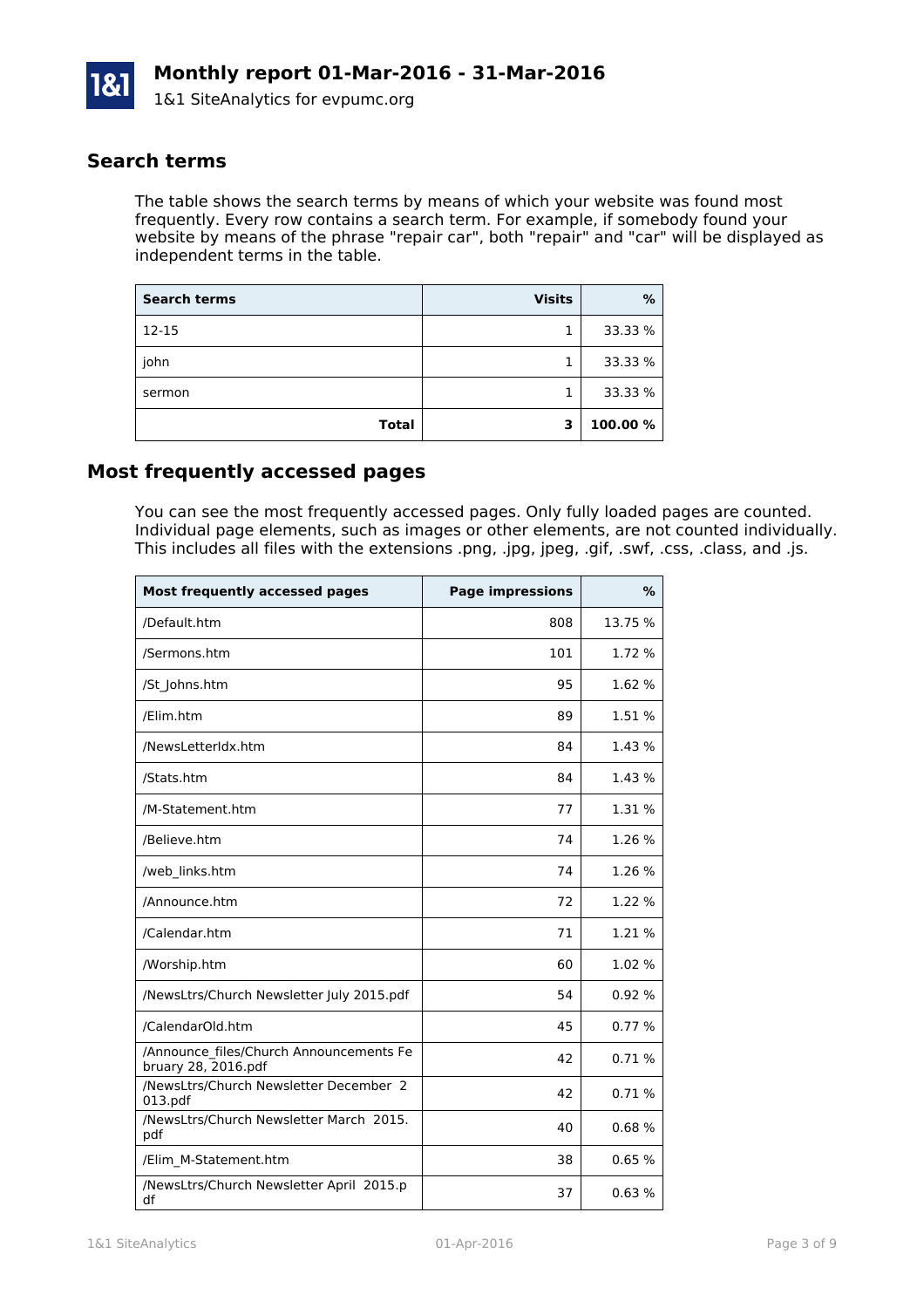# **Monthly report 01-Mar-2016 - 31-Mar-2016**

1&1 SiteAnalytics for evpumc.org

1&1

| <b>Most frequently accessed pages</b>                                         | <b>Page impressions</b> | %       |
|-------------------------------------------------------------------------------|-------------------------|---------|
| /valley_views0813.htm                                                         | 36                      | 0.61%   |
| /Ann0030214.htm                                                               | 35                      | 0.60%   |
| /Announce files/Church Announcements M<br>arch 1, 2015.pdf                    | 35                      | 0.60%   |
| /Ann062214.htm                                                                | 35                      | 0.60%   |
| /Elim-HISTORY.htm                                                             | 33                      | 0.56%   |
| /Announce files/Church Announcements Oc<br>tober 19, 2014.pdf                 | 33                      | 0.56%   |
| /Announce files/Church Announcements Au<br>gust 30, 2015.pdf                  | 33                      | 0.56%   |
| /missions.htm                                                                 | 32                      | 0.54%   |
| /NewsLtrs/Church Newsletter January 2016.<br>pdf                              | 31                      | 0.53%   |
| /valley_views1013.htm                                                         | 31                      | 0.53%   |
| /NewsLtrs/Church Newsletter June 2014.pd<br>f                                 | 31                      | 0.53%   |
| /Announce files/Church Announcements Oc<br>tober 25, 2015.pdf                 | 31                      | 0.53%   |
| /Stats/Siteanalytics Dec012015.pdf                                            | 31                      | 0.53%   |
| /Announce_files/Church Announcements Jul<br>y 5, 2015.pdf                     | 30                      | 0.51%   |
| /Announce files/Church Announcements Se<br>ptember $2\overline{7}$ , 2015.pdf | 30                      | 0.51%   |
| /valley_views0913.htm                                                         | 30                      | 0.51%   |
| /NewsLtrs/Church Newsletter April 2014.p<br>df                                | 30                      | 0.51%   |
| /St Johns-HISTORY.htm                                                         | 30                      | 0.51%   |
| /NewsLtrs/Church Newsletter December 2<br>014.pdf                             | 30                      | 0.51%   |
| /Ann051814.htm                                                                | 29                      | 0.49%   |
| /Ann081014.htm                                                                | 29                      | 0.49 %  |
| /Ann082414.htm                                                                | 29                      | 0.49%   |
| /Announce files/Church Announcements Oc<br>tober 4, 2015.pdf                  | 29                      | 0.49%   |
| /NewsLtrs/Church Newsletter February 201<br>6.pdf                             | 28                      | 0.48%   |
| /valley views1113.htm                                                         | 28                      | 0.48%   |
| /NewsLtrs/Church Newsletter June 2015.pdf                                     | 28                      | 0.48%   |
| /NewsLtrs/Church Newsletter December 20<br>15.pdf                             | 28                      | 0.48%   |
| /NewsLtrs/Church Newsletter November 20<br>15.pdf                             | 28                      | 0.48%   |
| /NewsLtrs/Church Newsletter January 2014<br>.pdf                              | 28                      | 0.48%   |
| Other                                                                         | 3,000                   | 51.04 % |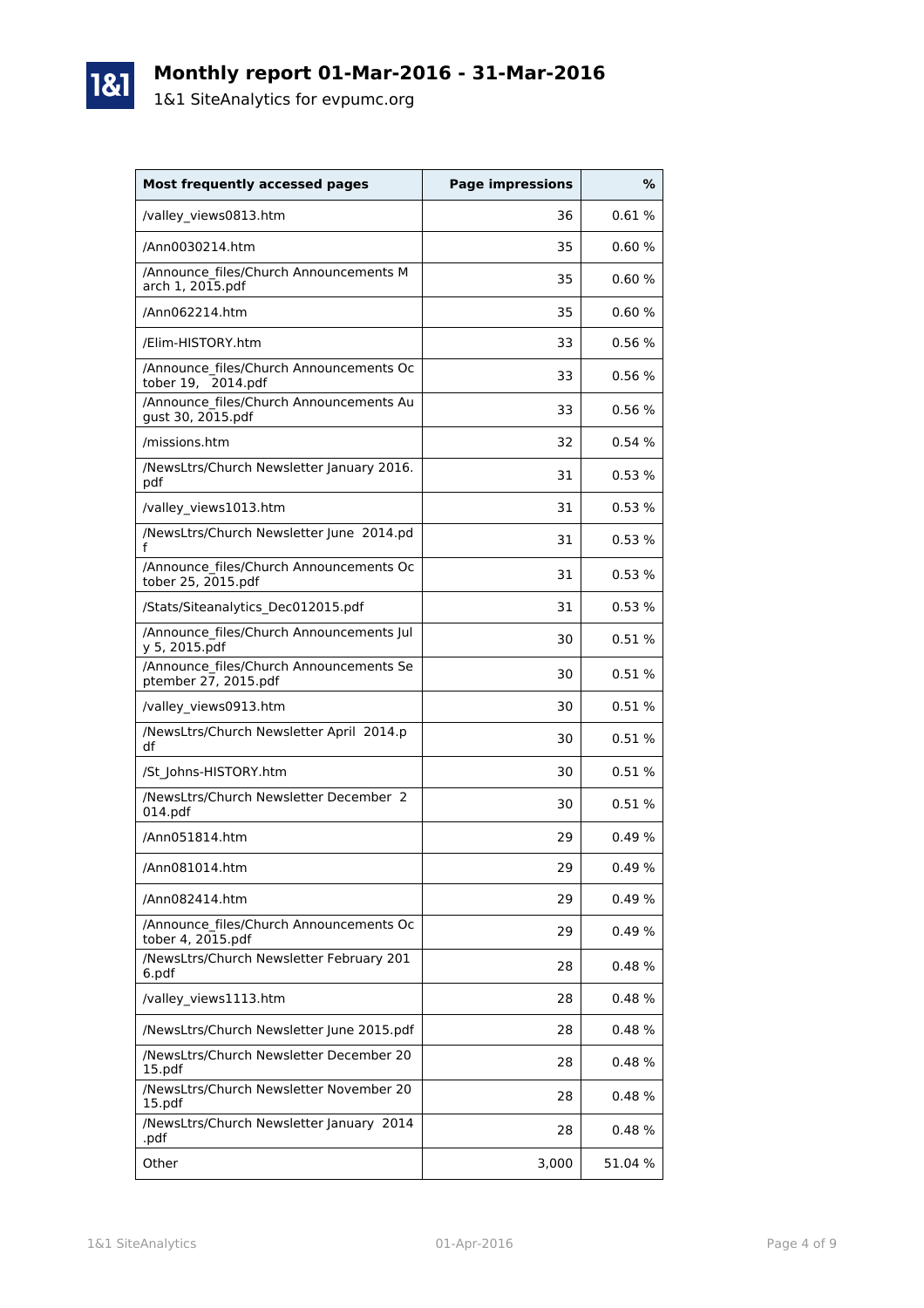

| Most frequently accessed pages | Page impressions | %       |
|--------------------------------|------------------|---------|
| Total                          | 5,878            | 100.00% |

#### **Browsers**

This chart shows the browsers used by your visitors. For example, this helps you to identify the browsers for which you need to optimise your website.



| <b>Browsers</b>         | <b>Visits</b> | %        |
|-------------------------|---------------|----------|
| Majestic-12 Web Crawler | 220           | 31.75 %  |
| <b>General Crawlers</b> | 128           | 18.47 %  |
| Chrome                  | 83            | 11.98 %  |
| Firefox                 | 75            | 10.82 %  |
| Internet Explorer       | 39            | 5.63 %   |
| Mozilla 5               | 38            | 5.48 %   |
| iPhone                  | 16            | 2.31 %   |
| Opera                   | 5             | 0.72%    |
| Java Framework          | 3             | 0.43%    |
| Other                   | 86            | 12.41 %  |
| <b>Total</b>            | 693           | 100.00 % |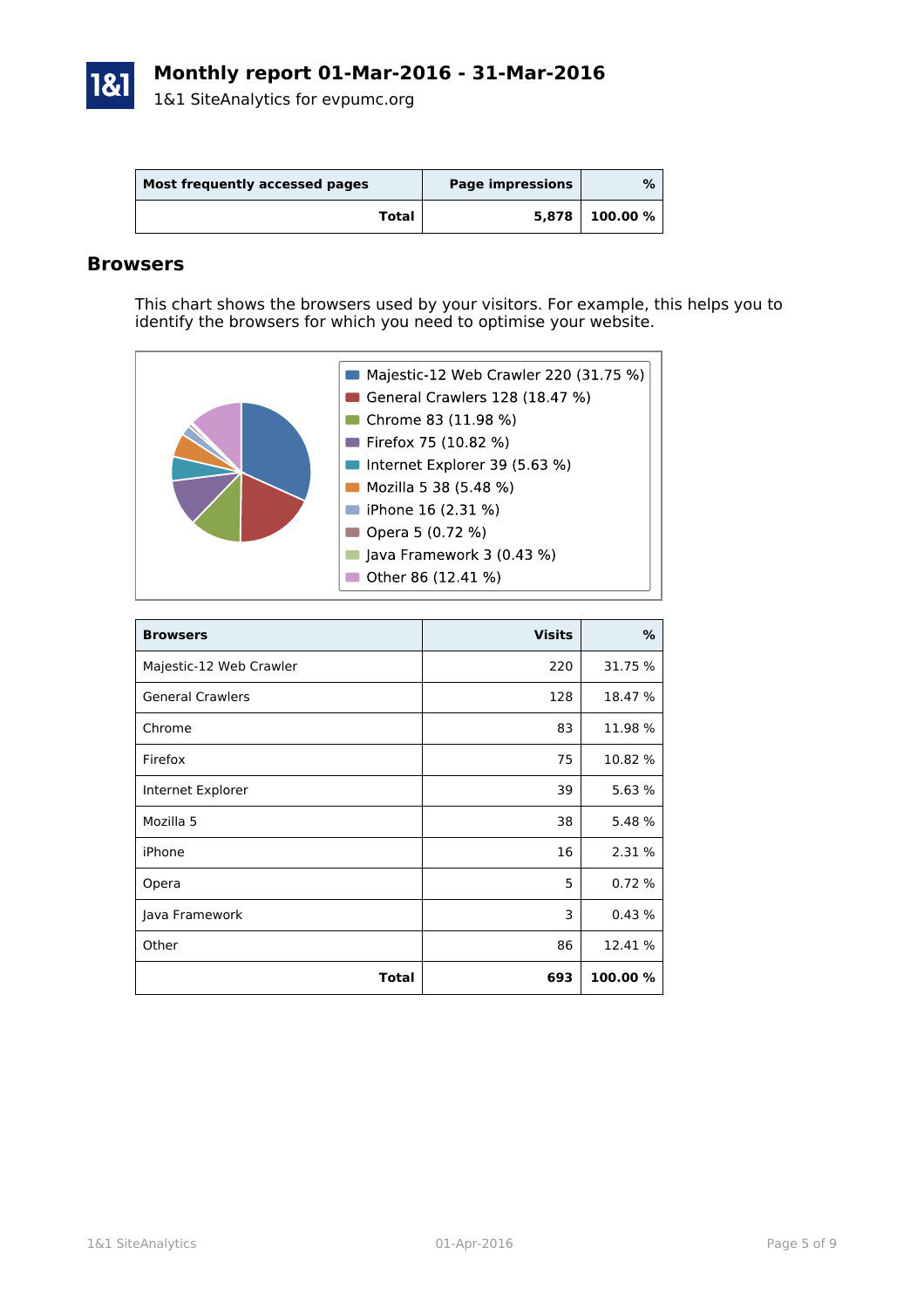# **Monthly report 01-Mar-2016 - 31-Mar-2016**

1&1 SiteAnalytics for evpumc.org

## **Operating systems**

You can see the operating systems used by your visitors. This information helps you to find out for which operating systems you may need to optimise your website.



| <b>Operating systems</b> | <b>Visits</b>  | %        |
|--------------------------|----------------|----------|
| iPhone                   | 102            | 3.05 %   |
| Linux                    | 85             | 2.54 %   |
| Windows 7                | 73             | 2.18 %   |
| Windows XP               | 55             | 1.65 %   |
| Windows NT               | 35             | 1.05 %   |
| Android                  | 20             | 0.60%    |
| Mac OS X                 | 10             | 0.30%    |
| Samsung                  | $\overline{7}$ | 0.21%    |
| Windows                  | 5              | 0.15%    |
| Other                    | 2,949          | 88.27 %  |
| <b>Total</b>             | 3,341          | 100.00 % |

#### **Referring pages**

You can see the pages that referred your visitors to your website. Referring pages may be other websites or search engines. The complete URL is displayed.

| <b>Referring pages</b>      | <b>Visits</b> | %       |
|-----------------------------|---------------|---------|
| www.google.com/             | 15            | 18.29 % |
| m.baidu.com/s               | 5             | 6.10 %  |
| www.bing.com/search         | 5             | 6.10 %  |
| www.baidu.com/s             | 5             | 6.10 %  |
| hyipmanager.in/karta-sajta/ | 3             | 3.66 %  |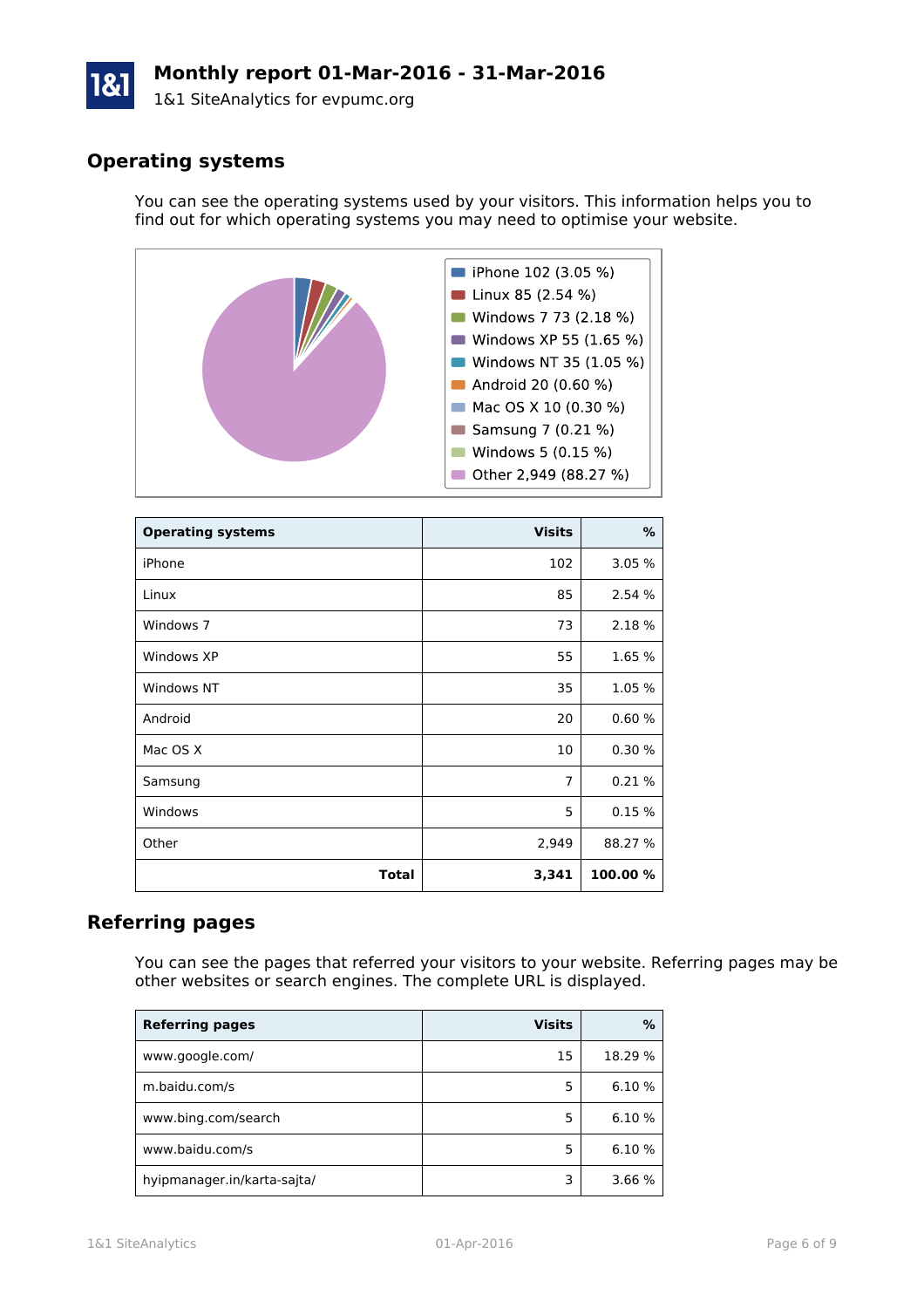

| <b>Referring pages</b> | <b>Visits</b> | %        |
|------------------------|---------------|----------|
| www.google.com/url     | 2             | 2.44 %   |
| stoki.ru/              | 2             | 2.44 %   |
| yourdesires.ru/        | 2             | 2.44 %   |
| Other                  | 43            | 52.44 %  |
| <b>Total</b>           | 82            | 100.00 % |

#### **Visits from continents**

This analysis shows which continents your visitors come from.

| <b>Continents</b> | <b>Visits</b> | %        |
|-------------------|---------------|----------|
| North America     | 1,353         | 47.13 %  |
| Europe            | 1,064         | 37.06 %  |
| Asia              | 449           | 15.65 %  |
| Australia         | 3             | 0.09%    |
| Africa            | 1             | 0.03%    |
| South America     | 1             | 0.03%    |
| <b>Total</b>      | 2,870         | 100.00 % |

#### **Visits from countries**

This analysis shows which countries your visitors come from. This information indicates the countries that your website should focus on or the countries for which it still needs to be optimised.

| <b>Countries</b>     | <b>Visits</b>  | $\%$    |
|----------------------|----------------|---------|
| <b>United States</b> | 1,349          | 46.99 % |
| Germany              | 796            | 27.74 % |
| China                | 436            | 15.20 % |
| United Kingdom       | 76             | 2.63 %  |
| Russia               | 75             | 2.60 %  |
| France               | 41             | 1.44 %  |
| Ukraine              | 36             | 1.25 %  |
| Italy                | 14             | 0.50%   |
| Czech Rep.           | $\overline{7}$ | 0.25%   |
| <b>Netherlands</b>   | 6              | 0.22%   |
| Canada               | 4              | 0.13%   |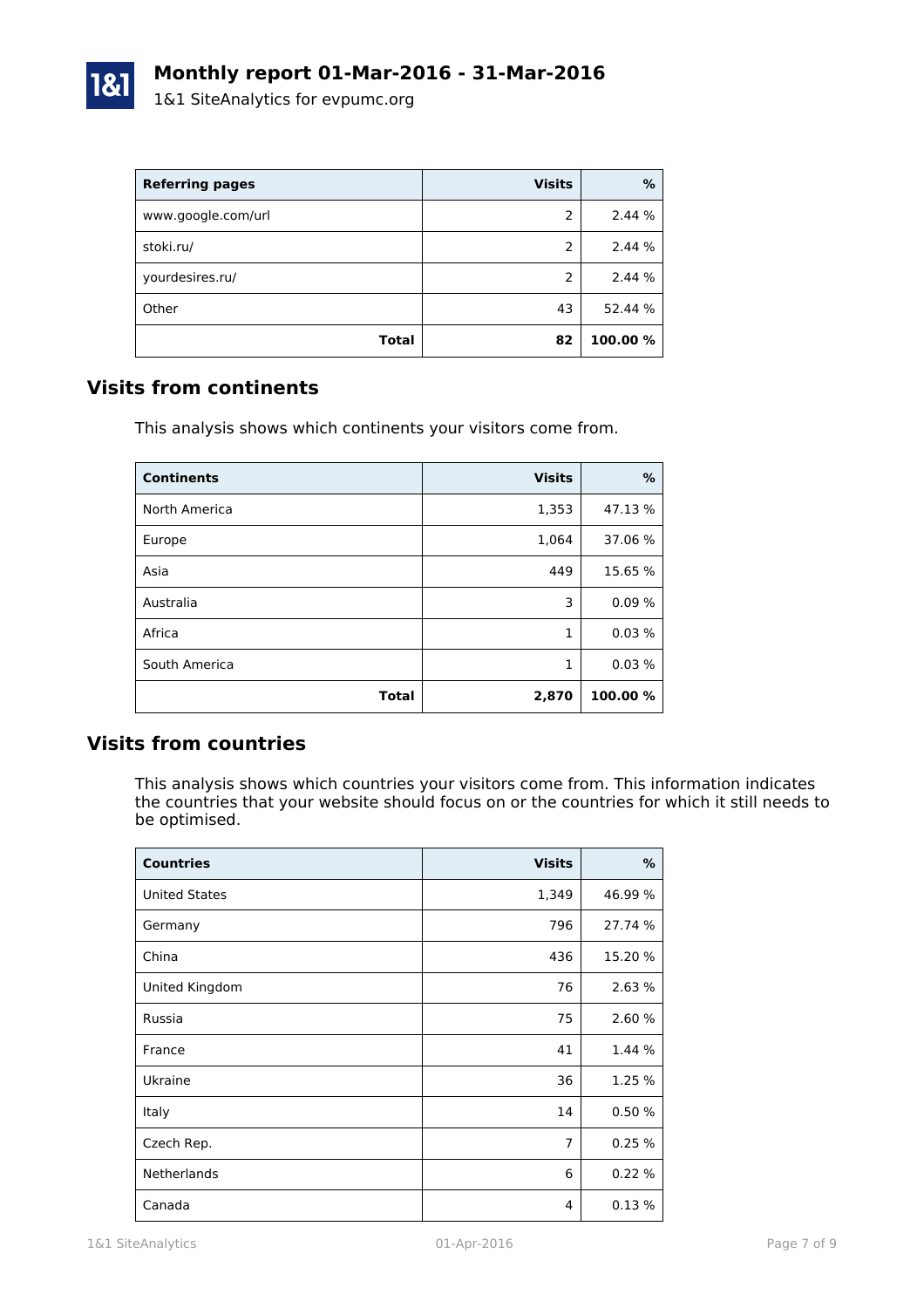1&1

| <b>Countries</b> | <b>Visits</b>  | $\%$    |
|------------------|----------------|---------|
| Norway           | 4              | 0.13%   |
| Romania          | 3              | 0.09%   |
| Australia        | 3              | 0.09%   |
| S. Korea         | 2              | 0.06%   |
| Sweden           | 2              | 0.06%   |
| India            | 2              | 0.06%   |
| Malaysia         | $\overline{2}$ | 0.06%   |
| Finland          | $\mathbf{1}$   | 0.03%   |
| Austria          | $\mathbf{1}$   | 0.03%   |
| Azerbaijan       | $\mathbf{1}$   | 0.03%   |
| Kazakhstan       | $\mathbf{1}$   | 0.03%   |
| Armenia          | $\mathbf{1}$   | 0.03%   |
| Other            | 9              | 0.31 %  |
| <b>Total</b>     | 2,871          | 100.00% |

### **Visits from cities**

This analysis shows which cities your visitors come from

| <b>Cities</b>            | <b>Visits</b> | %       |
|--------------------------|---------------|---------|
| DE: Berlin               | 724           | 25.24 % |
| US:                      | 618           | 21.54 % |
| CN:                      | 346           | 12.07 % |
| US: Sunnyvale            | 234           | 8.15 %  |
| <b>US: Mountain View</b> | 189           | 6.58 %  |
| CN: Beijing              | 89            | 3.10 %  |
| US: Washington           | 87            | 3.04%   |
| US: Indianapolis         | 86            | 2.98 %  |
| RU:                      | 67            | 2.32 %  |
| FR:                      | 40            | 1.41 %  |
| GB: Alexandria           | 36            | 1.25 %  |
| GB:                      | 34            | 1.19 %  |
| UA:                      | 33            | 1.16 %  |
| DE: Kiez                 | 33            | 1.16 %  |